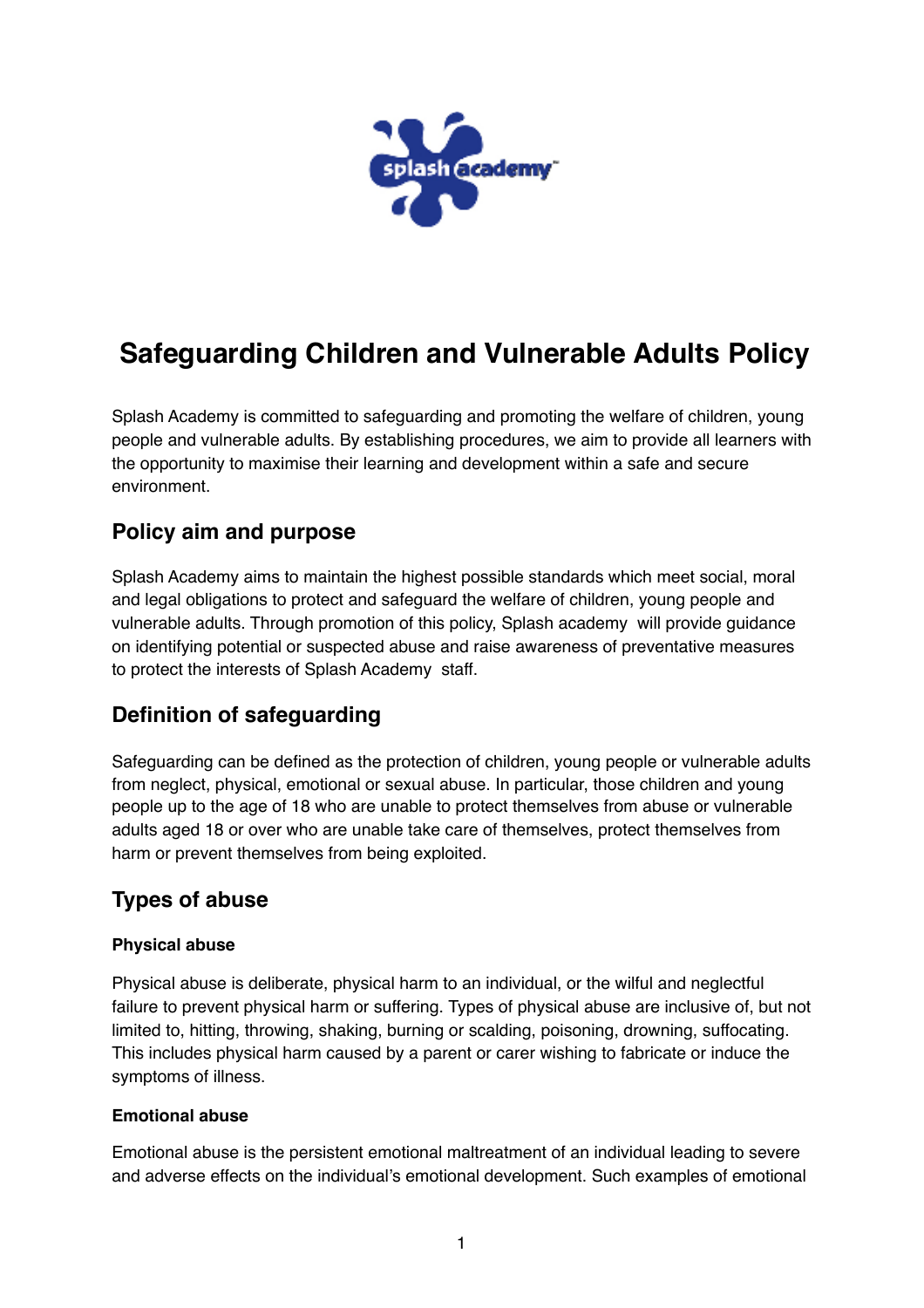abuse include making the individual feel worthless or unloved, inadequate or unvalued. Symptoms may include limitation of learning or prevention of the individual's participation to normal social interaction. Emotional abuse could also lead to extreme bullying making the individual feel frightened, in danger or lead to exploitation or corruption of the individual. Domestic violence, adult mental problems and parental substance misuse may expose the individual to emotional abuse.

#### **Sexual abuse**

Sexual abuse involves forcing or enticing a child, young person or vulnerable adult to take part in sexual activities, whether or not they are aware of what is happening. These activities may involve physical contact (including penetrative or non-penetrative acts) or non-contact activities (including looking at or involving the individual in the production of pornographic materials, forcing the individual to watch sexual activities or encouraging them to behave in sexually inappropriate ways).

#### **Neglect**

Neglect is the persistent failure to meet an individual's basic physical, emotional and/or psychological needs, which is likely to result in significant harm. Types of neglect may include failure to provide adequate food, clothing, shelter (i.e. exclusion from the home or abandonment), failure to protect the individual from physical harm or danger, failure to provide access to medical care or treatment, or failure to provide adequate supervision (i.e. childminder).

### **Indicators of abuse**

The below table provides examples of indicators of abuse, however this list is not exhaustive.

| <b>Physical indicators</b>      | <b>Emotional indicators</b>         |
|---------------------------------|-------------------------------------|
| Unexplained bruising            | Unexplained changes in behaviour    |
| Repeated injuries               | Difficulty in making friends        |
| Injuries to the mouth           | Distrustful to adults               |
| Torn or bloodstained clothing   | Excessive attachment to adults      |
| Burns or scalds                 | Sudden drop in performance          |
| <b>Bites</b>                    | Changes to attendance patterns      |
| <b>Fractures</b>                | Inappropriate behaviour or language |
| Inconsistent stories or excuses | Inappropriate sexual awareness      |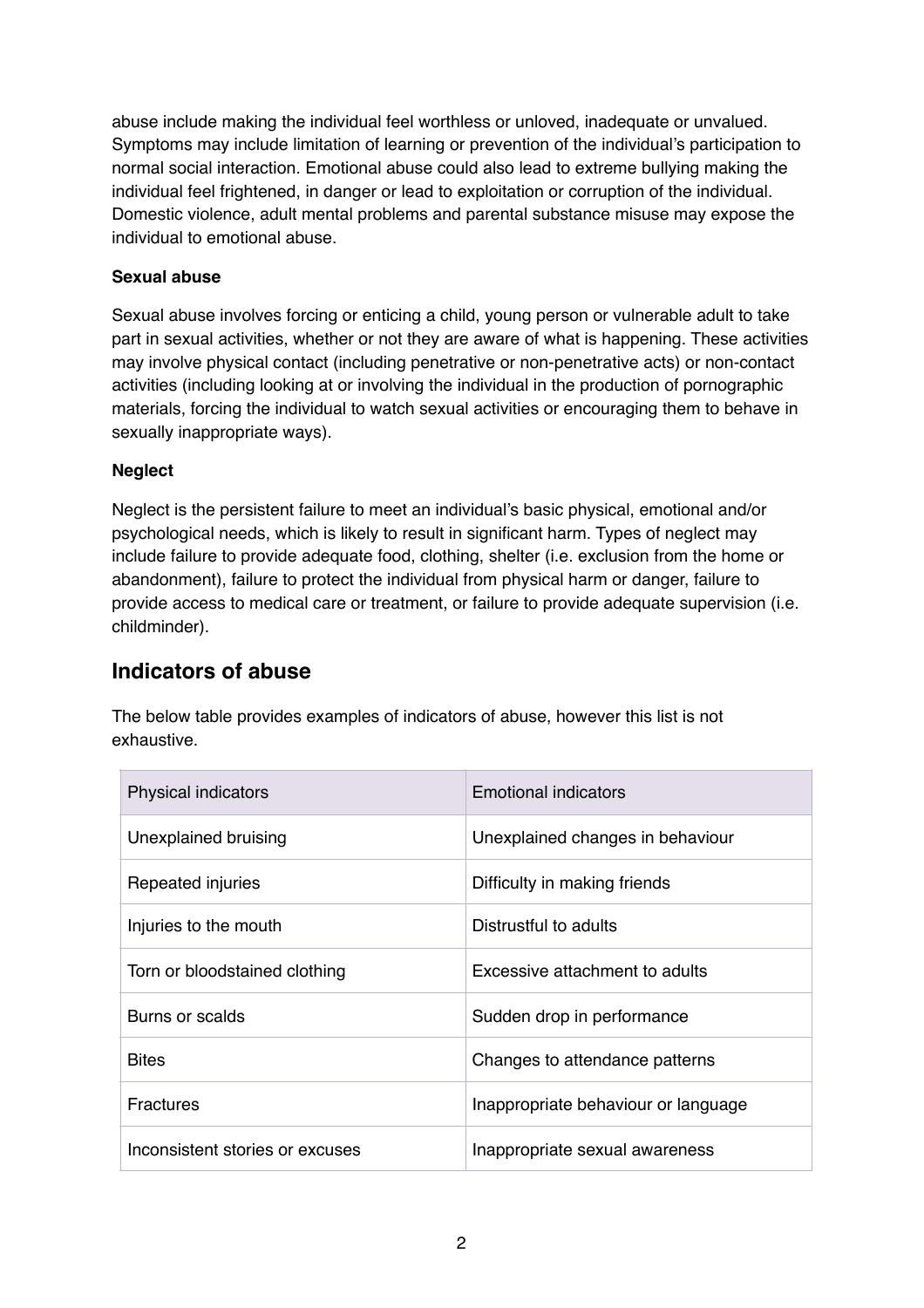#### **Legislative frameworks**

Splash Academy has a statutory duty to ensure that it makes arrangements to safeguard and promote the welfare of children and young people, to protect adults at risk from abuse or the risk of abuse and support the Home Office Counter Terrorism strategy CONTEST, which includes a specific focus on PREVENT (preventing violent extremism / radicalisation. The key legislative framework includes The Children Act 1989 (2004), Working together to safeguard children (2015), No Secrets (2000), The Crime and Disorder Act (1998), The Health and Social Care Act (2008) and the Care Act (2014).

#### **Specific Safeguarding Concerns**

The specific safeguarding concerns noted in Keeping Children Safe in Education include:

- Bullying including cyberbullying
- Children missing education
- Child missing from home or care
- Child sexual exploitation (CSE)
- Domestic violence
- Drugs
- Fabricated or induced illness
- Faith abuse
- Female genital mutilation (FGM)
- Forced marriage
- Gangs and youth violence
- Gender-based violence/violence against women and girls (VAWG)
- Hate
- Mental health
- Missing children and adults
- Private fostering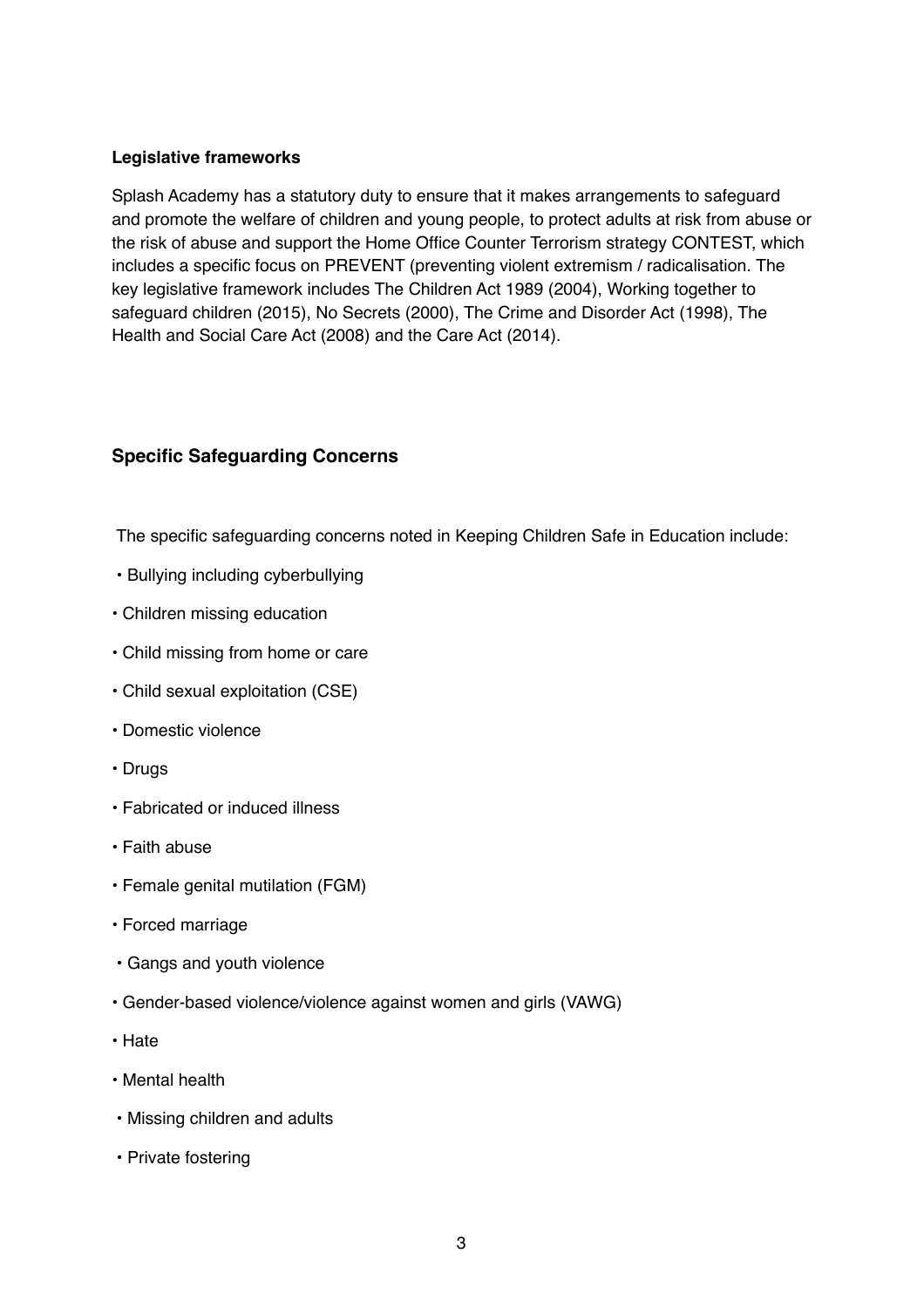- Preventing radicalisation
- Relationship abuse
- Sexting
- Trafficking

## **Tutor requirements**

All Tutors/Assessors utilised for the delivery and assessment of qualifications must :

▪ Complete a Disclosure and Barring Service (DBS) check (previously referred to as a CRB) and update this every three years

## **Protection against false allegations**

It is equally important for those staff involved with the delivery and assessment of qualifications to take steps to ensure that they are not put in a position where an allegation of abuse can be made against them. These steps include:

- Maintaining a register at all times for learners, including lateness or absences
- Maintaining a register for participants where required for practical elements of a qualification
- Following appropriate procedures in the event of lateness or absence of a learner and/or participant
- Working in an open environment where easily visible to others
- Remaining in the pool area until all participants have been collected or are continuing to be supervised by an appropriate member of staff
- Avoiding unnecessary physical contact with learners and/or participants unless to prevent a danger to themselves or others
- Avoiding first aid treatment unless delay could prove life threatening; this must always be carried out by the responsible First Aid Officer and with another adult present
- Avoiding unaccompanied time with learners and/or participants
- Avoiding suggestive remarks or acting inappropriately familiar with learners and/or participants
- Reporting potential concerns, allegations or abuse made by learners and/or participants to the responsible Welfare Officer